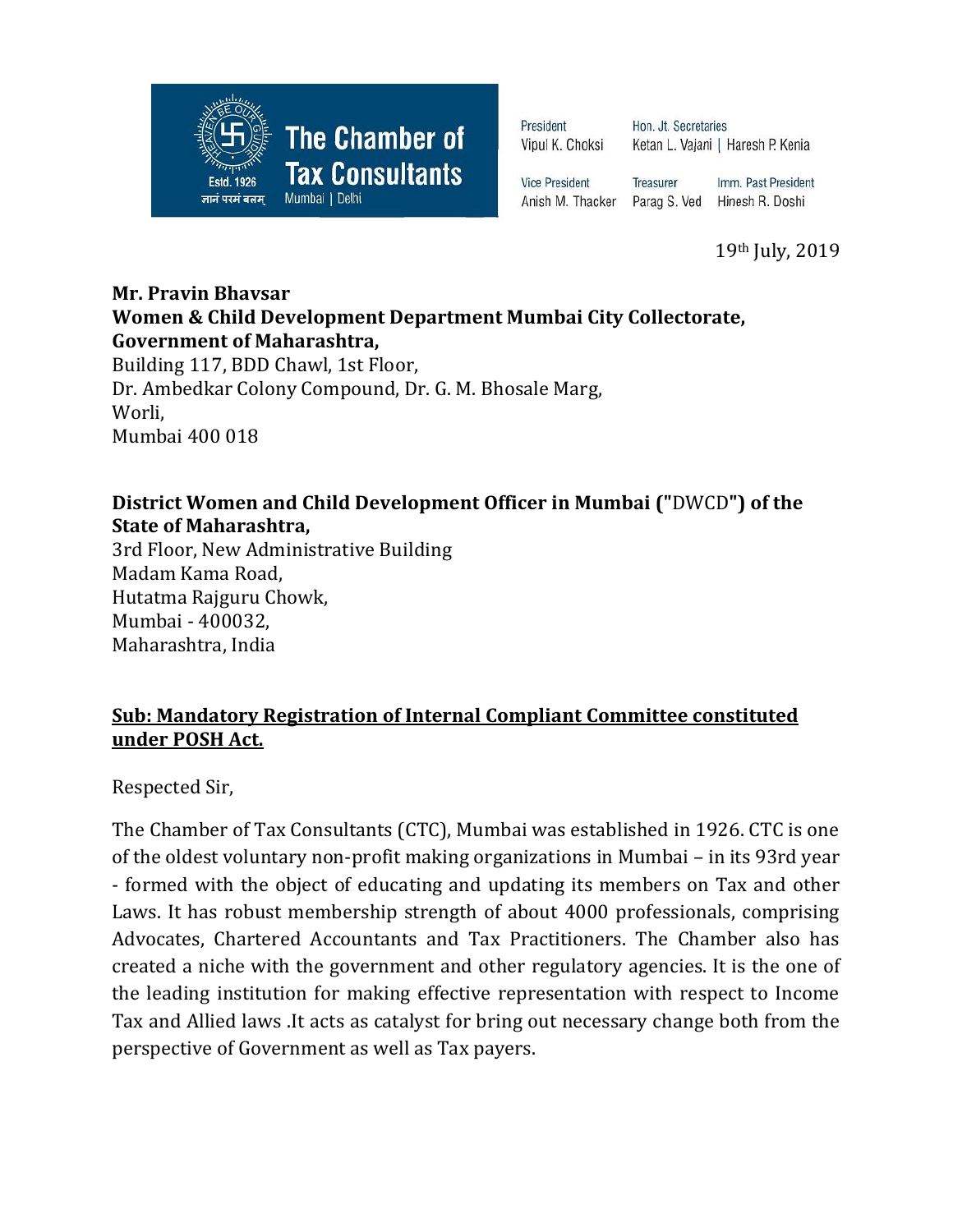

This is with reference to your order dated March 23, 2017 compelling all the employers of workplaces in the District of Mumbai City employing 10 or more employees to report details of constitution of their Internal Committee (IC) under Sexual Harassment of Women at Workplace (Prevention, Prohibition and Redressal) Act, 2013 read with the Sexual Harassment of Women (Prevention, Prohibition and Redressal) Rules 2013 (Rules).

As per the Order, the details of the Internal Committee must be submitted in the Format (Prescribed Form A) by 20th July, 2019. Default for not submitting the Internal Committee details *will amount to paying a fine of Rs. 50,000/- but and will also expose the company of having its license cancelled / discontinue its business.*

You shall agree that there are many employers for whom the said requirement shall be applicable. The awareness of the said order among the general public is not very prominent and has not been adequately publicized in media. The need to form the committee by an employer employing more than 10 employees should be made widely known to all the stakeholders, by using media and advertisement.

Further the penalty of Rs. 50000/- is extremely harsh for non-compliance by 20/07/2019. Keeping in mind the government's commitment to provide ease of doing business in India, such additional procedures without adequate publicity, and such heavy penalty would make doing business more and more onerous and cumbersome.

It is also pleaded that making this applicable to an organization with 10 or more employees is a very low threshold.

We therefore make the following requests:

1 – Kindly make the circular applicable in a phased manner with the first phase being applicable to an organization that engages more than 100 employees and this can be made applicable to others in a phased manner over time.